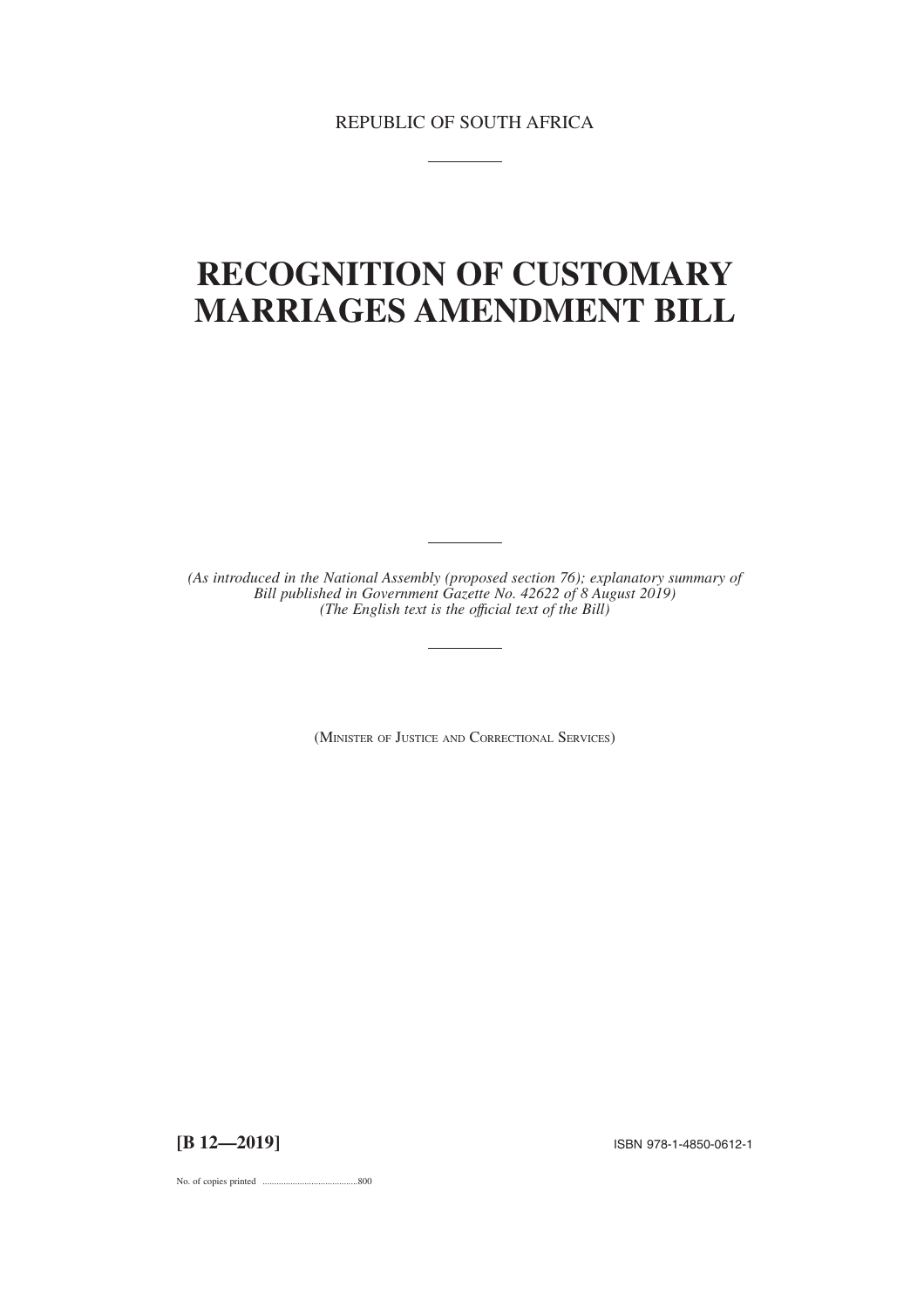### **GENERAL EXPLANATORY NOTE:**

|  | Words in bold type in square brackets indicate omissions from<br>existing enactments. |
|--|---------------------------------------------------------------------------------------|
|  | Words underlined with a solid line indicate insertions in<br>existing enactments.     |

## **BILL**

**To amend the Recognition of Customary Marriages Act, 1998, so as to further regulate the proprietary consequences of customary marriages entered into before the commencement of the said Act; and to provide for matters connected therewith.**

**P**ARLIAMENT of the Republic of South Africa enacts, as follows:—

#### **Amendment of section 1 of Act 120 of 1998, as amended by section 19 of Act 42 of 2001 and section 10 of Act 31 of 2008**

**1.** Section 1 of the Recognition of Customary Marriages Act, 1998 (hereinafter referred to as the principal Act), is hereby amended by the substitution for the definition of ''traditional leader'' of the following definition: 5

'' **'traditional leader'** means **[any person who in terms of customary law or any other law holds a position in a traditional ruling hierarchy]** a traditional leader contemplated in section 1 of the Traditional Leadership and Governance 10 Framework Act, 2003 (Act No. 41 of 2003).''.

#### **Amendment of section 7 of Act 120 of 1998**

**2.** Section 7 of the principal Act is hereby amended—

*(a)* by the substitution for subsection (1) of the following subsection: "(1) (a) The proprietary consequences of a customary marriage in 15

which a person is a spouse in more than one customary marriage, and which was entered into before the commencement of this Act, **[continue to be governed by customary law]** are that the spouses in such a marriage have joint and equal—

20

- (i) ownership and other rights; and
- (ii) rights of management and control,

over marital property.

- *(b)* The rights contemplated in paragraph *(a)* must be exercised—
- (i) in respect of all house property, by the husband and wife of the house concerned, jointly and in the best interests of the family unit constituted by the house concerned; and 25
- (ii) in respect of all family property, by the husband and all the wives, jointly and in the best interests of the whole family constituted by the various houses.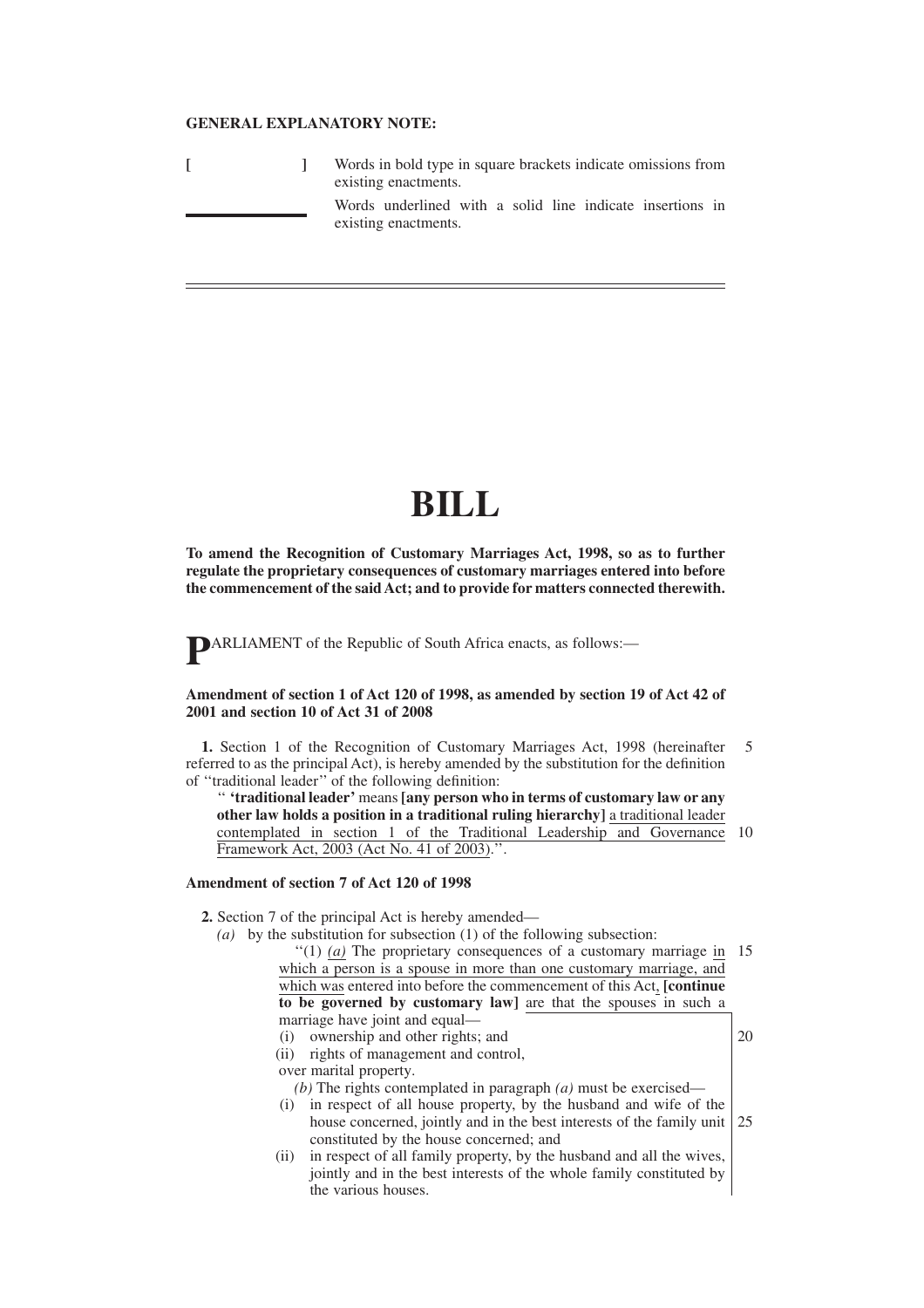*(c)* Each spouse retains exclusive rights over his or her personal property.

*(d)* For purposes of this subsection, ''marital property'', ''house property'', ''family property''and ''personal property''have the meaning ascribed to them in customary law.''; and

5

15

*(b)* by the substitution for subsection (2) of the following subsection: ''(2) A customary marriage **[entered into after the commencement**

**of this Act]** in which a spouse is not a partner in any other existing customary marriage, is a marriage in community of property and of profit and loss between the spouses, unless such consequences are specifically excluded by the spouses in an antenuptial contract which regulates the matrimonial property system of their marriage.''. 10

#### **Transitional provisions**

**3.** (1) The provisions of section 2 of this Act do not invalidate—

*(a)* the winding up of a deceased estate that was finalised; or

*(b)* the transfer of marital property that was effected,

before the commencement of this Act.

(2) The provisions of subsection (1) do not apply to the transfer of marital property where, at the time of such transfer, the person to whom the marital property was to be transferred, was aware that the marital property in question was subject to a legal 20challenge.

### **Short title**

**4.** This Act is called the Recognition of Customary Marriages Amendment Act, 2019.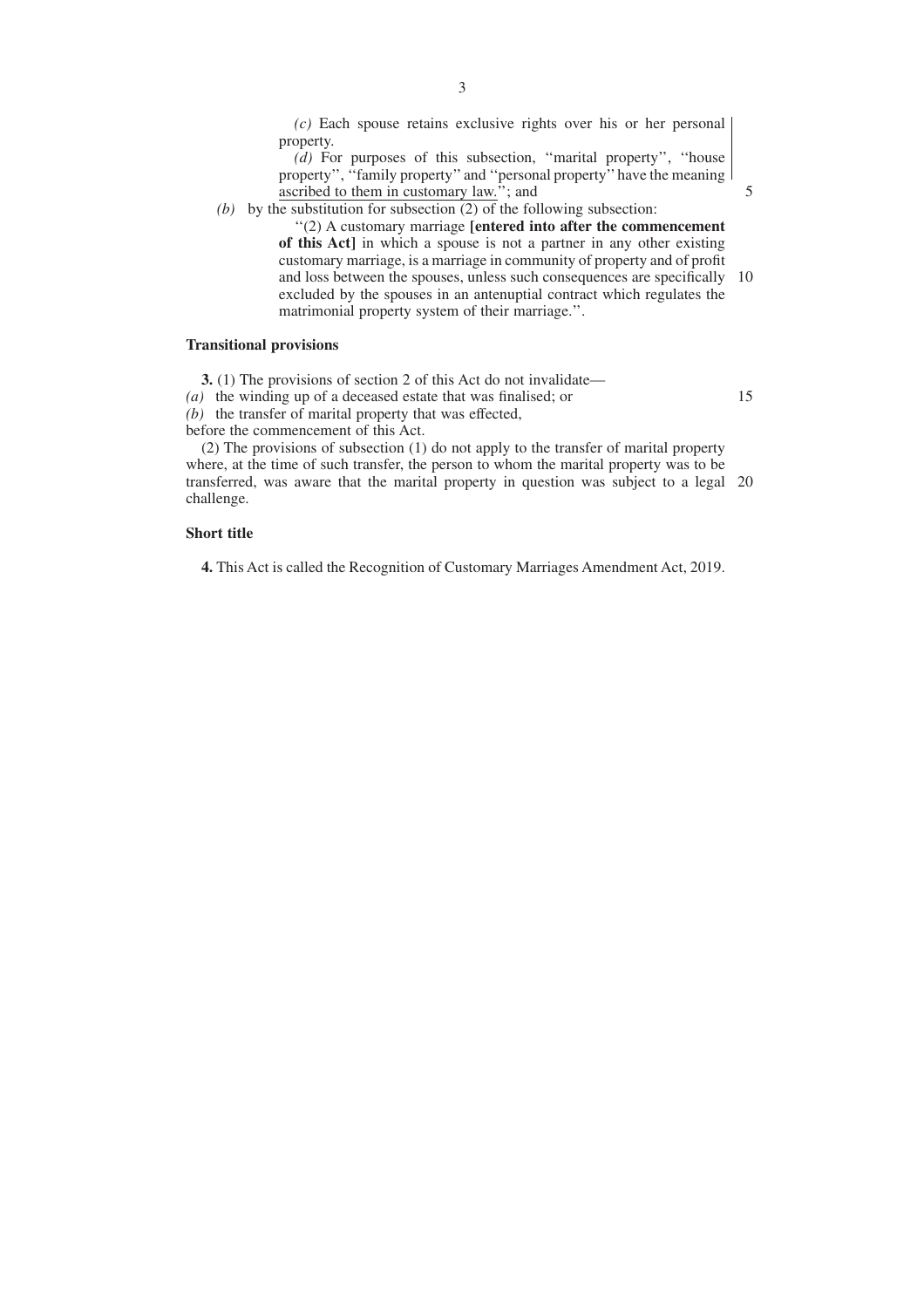# 4

## **MEMORANDUM ON THE OBJECTS OF THE RECOGNITION OF CUSTOMARY MARRIAGES AMENDMENT BILL, 2019**

## **1. PURPOSE OF BILL**

The primary aim of the Recognition of Customary Marriages Amendment Bill, 2019 (''the Bill''), is to amend the Recognition of Customary Marriages Act, 1998 (Act No. 120 of 1998) (''the Act''). The Bill seeks to amend the Act by further regulating the proprietary consequences of customary marriages entered into before the commencement of the Act so as to bring the provisions of the Act in line with judgments of the Constitutional Court, (which the Court found the provisions to be constitutionally invalid because they discriminate unfairly against certain women in customary marriages).

## **2. BACKGROUND**

- 2.1 On 30 November 2017 the Constitutional Court handed down judgment in *Ramuhovhi and Others v President of the Republic of South Africa and Others* [2017] ZACC 41 (the *Ramuhovhi*-case). The declaration of constitutional invalidity of section 7(1) of the Act by the High Court of South Africa, Limpopo Local Division, Thohoyandou, was confirmed by the Constitutional Court. The Constitutional Court held that section  $7(1)$  of the Act is inconsistent with the Constitution and invalid in that it discriminates unfairly against women in polygamous customary marriages entered into before the commencement of the Act (pre-Act marriages), on the basis of gender, race and ethnic or social origin. Section 7(1) of the Act provides that the proprietary consequences of customary marriages entered into before the commencement of the Act continue to be governed by customary law, in terms of which wives have no right of ownership and control over marital property, which right is reserved solely for husbands. The declaration of constitutional invalidity was suspended for 24 months to afford Parliament an opportunity to correct the defect giving rise to the constitutional invalidity. Failure by Parliament to correct the defect within the time set, that is by 30 November 2019, will result in the interim order of the court becoming final. The Court considered the appropriate relief to be a suspension of the declaration of invalidity accompanied by interim relief. The Court found that this twin relief has the effect of granting immediate assistance to the vulnerable group of wives in pre-Act polygamous customary marriages, whilst also giving due deference to Parliament. The interim relief, in broad terms, is that a husband and his wives in pre-Act polygamous customary marriages must share equally in the right of ownership of, and other rights attaching to, family property, including the right of management and control of family property; and a husband and each of his wives in each of the marriages constituting the pre-Act polygamous customary marriages must have similar rights in respect of house property.
- 2.2 In *Gumede v President of the Republic of South Africa*, [2008] ZACC 23; 2009 (3) SA 152 (CC); 2009 (3) BCLR 243 (CC), (the *Gumede*-case), the Constitutional Court declared section 7(1) of the Act to be constitutionally invalid insofar as it relates to *de facto* monogamous customary marriages, but left open the question whether section  $7(1)$  was constitutionally valid insofar as it applies to polygamous customary marriages. Section 7(2) was also declared to be constitutionally invalid and it was ordered that the words ''entered into after the commencement of the Act'' be severed from the subsection.

## **3. OBJECTS OF BILL**

3.1 The object of the Bill is to give effect to these two judgments of the Constitutional Court. The interim relief contained in the *Ramuhovhi* matter, as set out in paragraph 5 of the judgment, is used in the Bill to determine the proprietary consequences of polygamous customary marriages entered into before the commencement of the Act.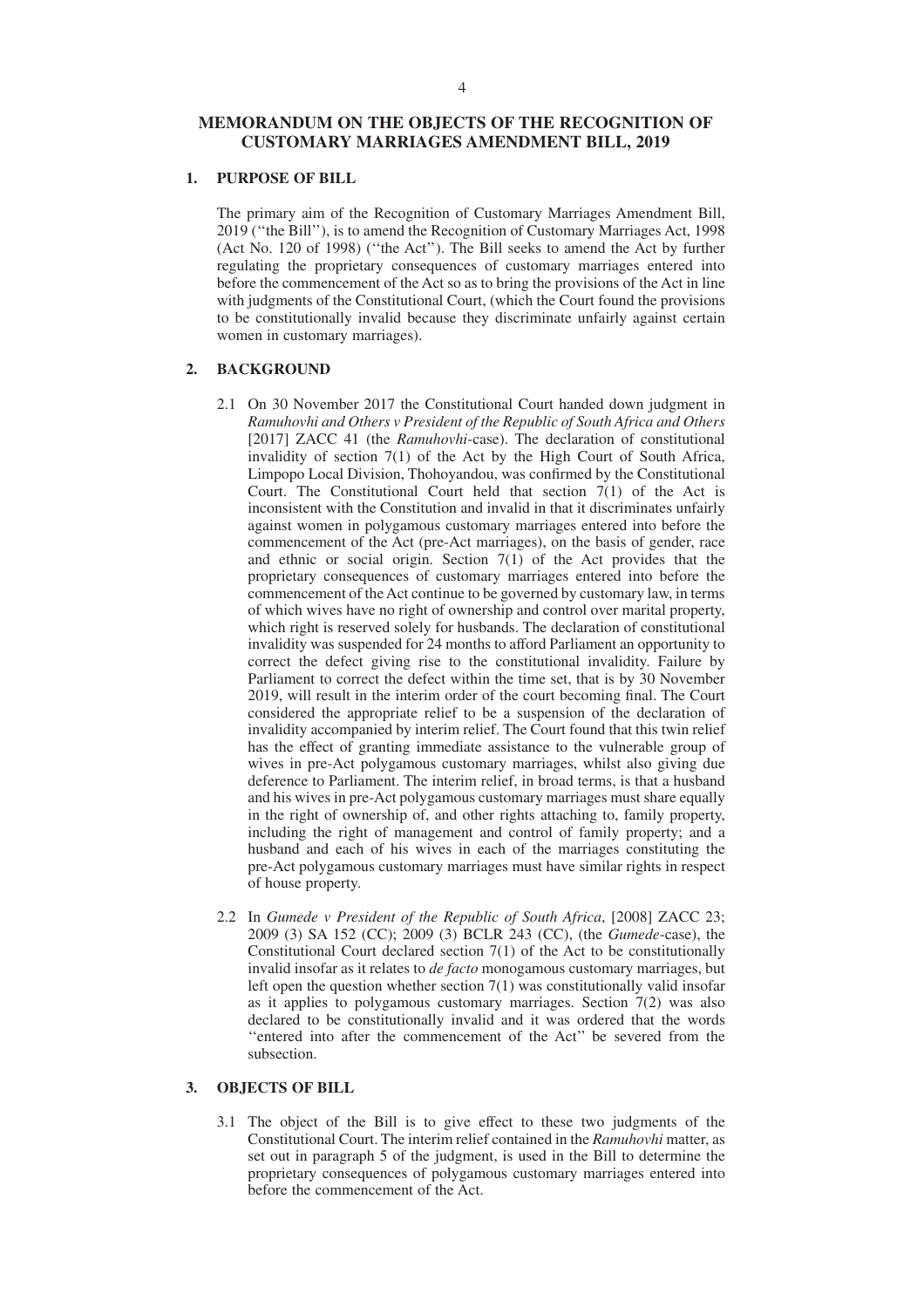#### 3.2 **Ad clause 1:**

Clause 1 amends the definition of ''traditional leader'' in section 1 of the Act, to be in line with the definition of ''traditional leader'' in the Traditional Leadership and Governance Framework Act, 2003 (Act No. 41 of 2003).

#### 3.3 **Ad clause 2:**

- 3.3.1 Clause 2*(a)* seeks to amend section 7(1) of the Act in order to provide that the proprietary consequences of a customary marriage in which a person is a spouse in more than one customary marriage which was entered into before the commencement of the Act, are that the spouses in such a marriage have joint and equal—
	- (a) ownership and other rights; and
	- (b) rights of management and control,
	- over marital property.
- 3.3.2 Clause 2*(a)* also provides that the above-mentioned rights must be exercised—
	- (a) in respect of all house property, by the husband and wife of the house concerned, jointly and in the best interests of the family unit constituted by the house concerned; and
	- (b) in respect of all family property, by the husband and all the wives, jointly and in the best interests of the whole family constituted by the various houses.
- 3.3.3 Clause 2*(a)* further provides that each spouse retains exclusive rights over his or her personal property and that for purposes of section  $7(1)$ of the Act the terms ''marital property'', ''house property'', ''family property'' and ''personal property'' have the meaning ascribed to them in customary law.
- 3.3.4 Clause 2*(b)* seeks to amend section 7(2) of the Act by the deletion of the words ''entered into after the commencement of the Act''. This has the effect, in line with the *Gumede* judgment, that all monogamous customary marriages, whether they were entered into before or after the commencement of the Act, are in community of profit and loss, unless the spouses specifically determine otherwise by means of an antenuptial contract.

### 3.4 **Ad clause 3:**

Clause 3 provides for transitional arrangements, based on the interim relief as set out in the *Ramuhovhi* judgment. Clause 3(1) provides that the provisions of clause 2 of the Bill do not invalidate the winding up of a deceased estate that was finalised, or the transfer of marital property that was effected, before the commencement of the Act. Clause 3(2) provides that the above-mentioned provisions do not apply to the transfer of marital property where, at the time of such transfer, the person to whom the marital property was to be transferred was aware that the marital property in question was subject to a legal challenge.

#### **4. DEPARTMENTS/BODIES/PERSONS CONSULTED**

An invitation to comment on the draft Bill was published in the *Gazette* of 20 April 2018. The following stakeholders were specifically consulted by letters of invitation:

- (a) African Gender Institute;
- (b) ANC Women's League;
- (c) The Black Sash;
- (d) Centre for Applied Legal Studies (CALS);
- (e) Commission on Gender Equality;
- (f) Commission for the Promotion and Protection of the Rights of Cultural, Religious and Linguistic Communities;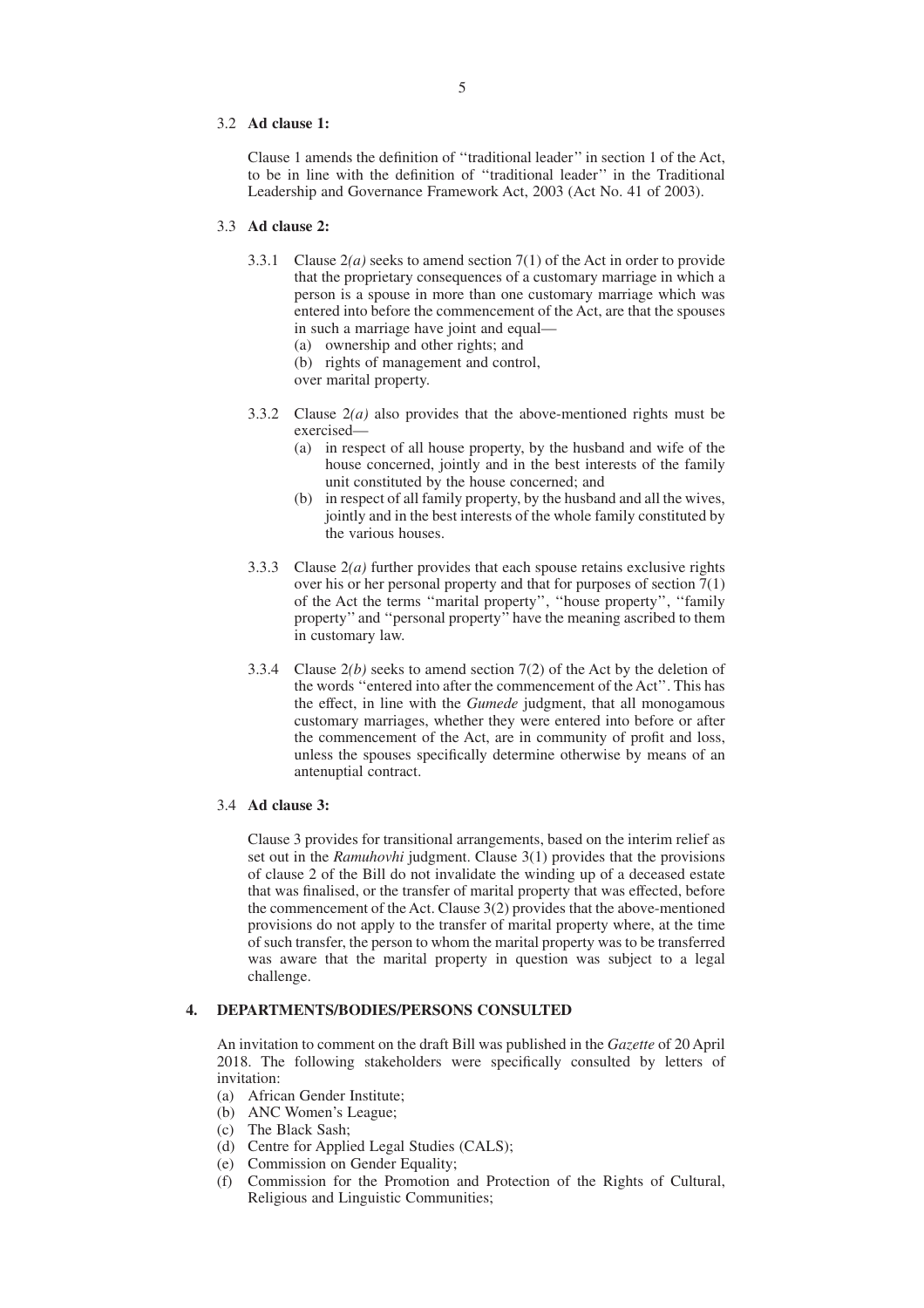- (g) Department of Arts and Culture;
- (h) Department of Cooperative Governance;
- (i) Department of Home Affairs;
- (j) Department of Rural Development and Land Reform;
- (k) Department of Women;
- (l) Human Rights Institute of South Africa;
- (m) Law Society of South Africa;
- (n) National Association of Democratic Lawyers (NADEL) Human Rights;
- (o) National Movement on Rural women;
- (p) Public Protector;
- (q) SA Human Rights Commission;
- (r) Section 27;
- (s) Women's Legal Centre;
- (t) Women's Net; and
- (u) National House of Traditional Leaders.

The Bill was adapted in accordance with the comments received, where necessary.

#### **5. FINANCIAL IMPLICATIONS FOR STATE**

None.

## **6. PARLIAMENTARY PROCEDURE**

- 6.1 The Constitution of the Republic of South Africa, 1996 (''Constitution''), regulates the manner in which legislation may be enacted by Parliament and prescribes the different procedures to be followed for such enactment. Section 76 of the Constitution provides for the parliamentary procedure for ordinary Bills affecting the provinces. In terms of section 76(3) a Bill must be dealt with in accordance with the procedure established by either section 76(1) or section 76(2) if that Bill provides for legislation envisaged in section  $76(3)(a)$  to *(f)* or if it falls within a functional area listed in Schedule 4.
- 6.2 In *Tongoane and Others v National Minister for Agriculture and Land Affairs and Others*<sup>1</sup> (''*Tongoane* judgment''), the CC confirmed and upheld the test for tagging that was formulated in *Ex Parte President of the Republic* of South Africa: In re Constitutionality of the Liquor Bill<sup>2</sup>, where the CC held that—

''*the heading of section 76, namely, 'Ordinary Bills affecting provinces' provides a strong textual indication that section 76(3) must be understood as requiring that any Bill whose provisions in substantial measure fall within a functional area listed in Schedule 4, be dealt with under section 76.*''.

- 6.3 At paragraph 50 of the *Tongoane* judgment the CC held that the tagging test focuses on all the provisions of the Bill in order to determine the extent to which they substantially affect the functional areas listed in Schedule 4 and not on whether any of its provisions are incidental to its substance.
- 6.4 The CC stated the following at paragraph 58 of the *Tongoane* judgment:

''*What matters for the purposes of tagging is not the substance or the true purpose and effect of the Bill, rather, what matters is whether the provisions of the Bill 'in substantial measure fall within a functional area listed in Schedule 4'.*''.

6.5 The CC further held that the test for tagging must be informed by its purpose. Tagging is not concerned with determining the sphere of government that has the competence to legislate on a matter. Nor is the purpose concerned with

<sup>&</sup>lt;sup>1</sup> CCT 100/09 [2010] ZACC 10.

<sup>2</sup> [1999] ZACC 15; 2000 (1) SA 732 (CC); 2000 (1) BCLR 1(CC).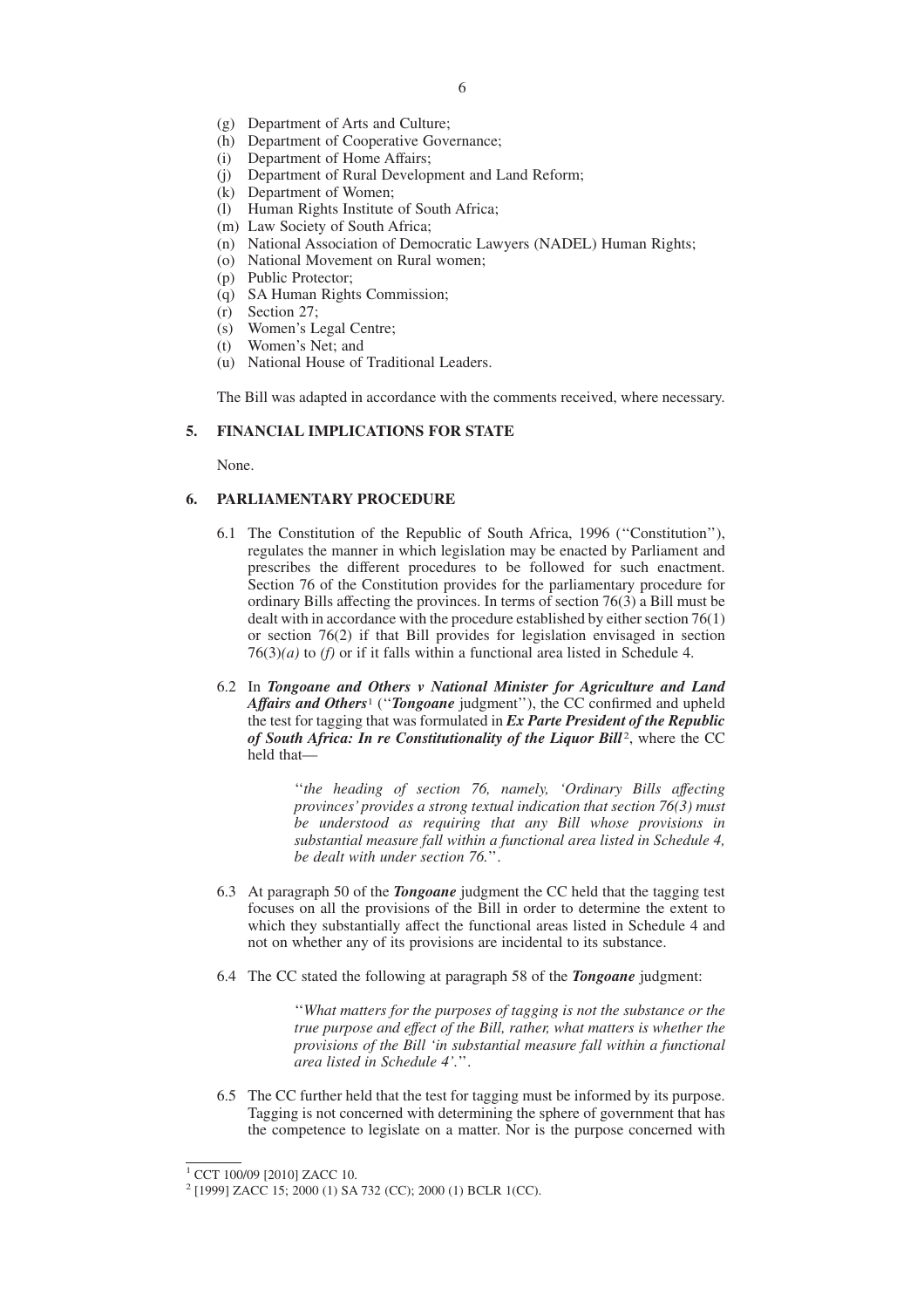preventing interference in the legislative competence of another sphere of government. The process is concerned with the question of how the Bill should be considered by the provinces and in the National Council of Provinces, and how a Bill must be considered by the provincial legislatures depends on whether it affects the provinces. The more it affects the interest, concerns and capacities of the provinces, the more say the provinces should have on its content.3

- 6.6 To determine whether the provisions of the Bill in substantial measure fall within a functional area listed in Schedule 4, the Bill ought to be considered against the provisions of the Constitution relating to the tagging of Bills as well as against the functional areas listed in Schedule 4 and Schedule 5 to the Constitution.
- 6.7 The test compels the consideration of the substance, purpose and effect of the subject matter of the Bill. The Bill deals with ''cultural matters'' and ''indigenous and customary law'' which are matters listed in Part A of Schedule 4 to the Constitution. Part A lists the functional areas of concurrent national and provincial legislative competence. The Bill is an ordinary Bill affecting provinces and should therefore be dealt with in accordance with the procedure established by section 76(1) or (2) of the Constitution.
- 6.8 The State Law Advisers are of the opinion that it is necessary to refer the Bill to the National House of Traditional Leaders in terms of section 18(1)*(a)* of the Traditional Leadership and Governance Framework Act, 2003 (Act No. 41 of 2003), since it contains provisions pertaining to customary law or customs of traditional communities.

<sup>3</sup> Paragraph 60 of the *Tongoane* judgment.